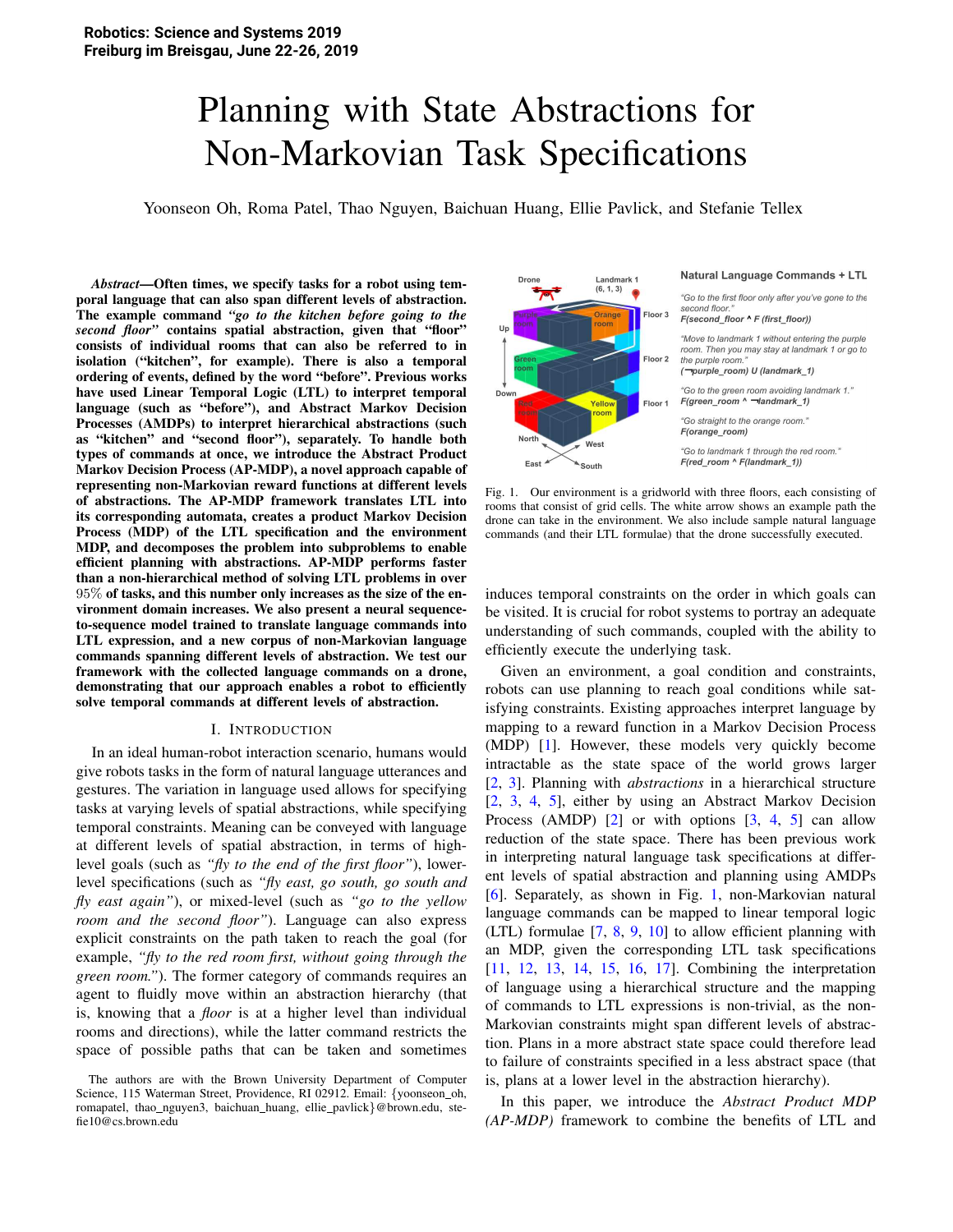

Fig. 2. Complete pipeline for the translation of a natural language instruction to an LTL formula, then to a Büchi automaton, and to a plan that gives us action sequences to correctly reach the goal location specified by the task.

AMDP, thus enabling a robot to interpret non-Markovian commands at different levels of abstraction. There is previous work in planning for LTL tasks using options  $[18]$ . However, the AMDP approach suits our task better, as its hierarchical structure closely resembles the hierarchies formed by humans when planning to solve complex tasks that can be decomposed into subtasks [2]. In our approach, task specifications are first given as natural language utterances that are then translated into LTL expressions by a supervised neural sequence-tosequence model. This LTL expression  $\phi$  is converted into a finite state representation that accepts infinite inputs, or a Büchi automaton  $[19]$ . This representation allows us to decompose the problem into sub-problems (organized around sub-parts of the input LTL expression). Edges of the Büchi automaton consist of atomic propositions in expression  $\phi$  and a sub-problem induces a state transition of the automaton. To further deal with different levels of abstraction, if atomic propositions in the same edge are from different levels, we solve the sub-problem using the lower level AMDP. The robot must then forgo the computational benefits of the AMDP to guarantee that the policy satisfies all the constraints present in the LTL expression. This entire pipeline (shown in Fig.  $2$ ) therefore fluidly allows complex task specifications with non-Markovian constraints to be specified using natural language and solved at different levels of the goal hierarchy.

We evaluate our approach by reporting the performance of AP-MDP in simulation and on a drone platform. We also present a new corpus of non-Markovian natural language commands at different levels of abstraction, a neural sequenceto-sequence model that translates human-uttered natural language commands to their corresponding LTL counterparts, and demonstrates the solving of complex natural language task specifications using AP-MDP on a drone.

# **II. RELATED WORK**

LTL has been used to model agent behavior in planning problems with non-Markovian task specifications. Consider a task that requires an agent to visit regions of interest in a specific order (for example, "visit the red room first, then the blue room, and the green room last"). These kinds of expressions have intrinsic temporal information that must be taken into account when determining the kind of path that has to be taken to achieve the goal. LTL allows us to formally describe these kinds of task specifications as logical functions, thus allowing robots to then execute these behaviors.

When the goal for a task is defined as an LTL expression, previous works have often formulated the problem as a product of an MDP and an automaton of the LTL formula [11, 12, 13, 15, 16. Some previous works model dynamic systems of agents as MDPs and developed methods to generate a control policy that satisfies LTL constraints [11, 12]. The LTL formula is converted into a Deterministic Rabin Automaton (DRA), and the dynamic system is formulated as a product of a DRA and MDP. The goal is then to search for a policy that satisfies the acceptance condition. Along the same lines, Kasenberg and Scheutz  $[14]$  show that the reverse is also true, that is, the product of a DRA and an MDP can be considered to infer an LTL specification from demonstrations. However, this approach does not scale well for large MDPs.

Decision making with an MDP often becomes intractable as the size of the state space increases. In order to overcome intractability, hierarchical frameworks [2, 3, 4, 20] are commonly used. The options framework  $[3, 4]$ , for example, models temporally abstract macro-actions as options that can be adopted to build abstraction hierarchies. Similarly, AMDPs [2] can be used for abstraction by decomposing tasks into series of subtasks, thus allowing planning to take place more efficiently. However, these methods do not address the problem of solving LTL specifications with abstractions.

Hierarchical frameworks are powerful when an agent is faced with the task of planning a sequence of actions for complex LTL tasks. Several works [21, 22, 23, 24] propose incorporating both the robot dynamics and the given LTL constraints in a continuous space. A continuous state space can be abstracted into a discrete state space and a continuous path is derived by sampling guided by the high-level discrete plan [22, 23, 24]. Other works have focused on grounding natural language to LTL expressions  $[9, 10, 17]$  to further allow a robot to make use of these LTL specifications. Previous work in hierarchical planning using options can accelerate planning for LTL tasks  $[18]$ . However, the AMDP framework  $[2]$  is better suited for our task than options, by virtue of encoding a goal hierarchy rather than learning a policy over goals.

To the best of our knowledge, this work is the first to propose a hierarchical framework for planning for LTL tasks using the structure of an AMDP. An AMDP provides abstract states, actions, and transition dynamics in multiple layers above a base-level MDP, thus decomposing problems into subtasks with local rewards and local transition functions for policy generation. Moreover, as shown in our robot demonstrations, we start from human input given in the form of speech that is then converted to text. This textual input of the natural language command is translated to its LTL representation, and atomic propositions are directly mapped into propositions in each layer of a multi-level AMDP. We can then plan at levels higher than the lowest level whenever possible, and find a policy in a more efficient way than previous approaches.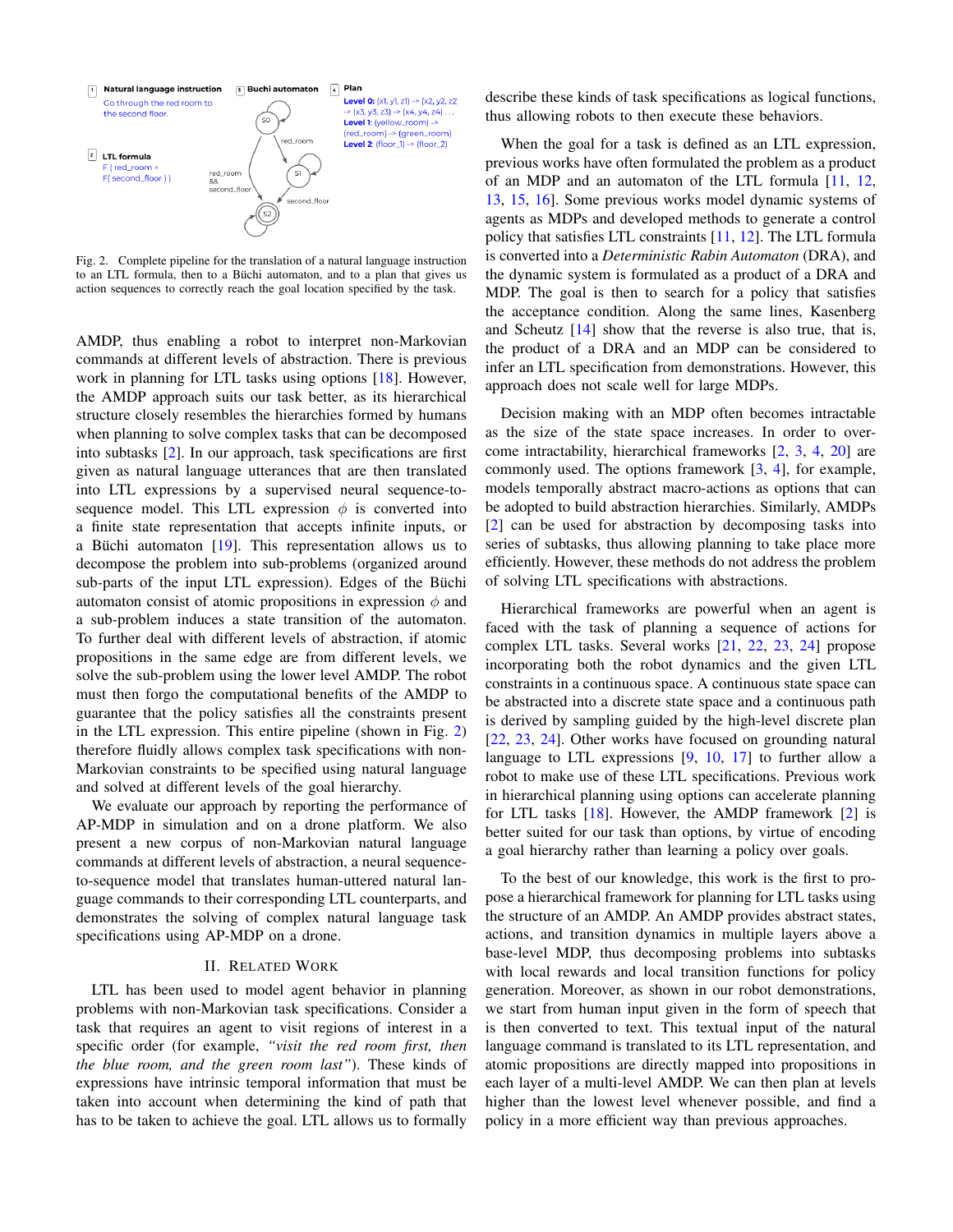#### **III. PROBLEM FORMULATION**

We consider a planning problem for a robot, when the task that the robot is required to interpret and solve is given through a natural language command. Our environment is a 3D grid world consisting of three floors as shown in Fig. 1. Each floor is composed of colored rooms, a room is composed of a set of grid cells, a landmark (such as a charging station) indicates a cell at position  $(x, y, z)$ . Landmarks (or cells) are therefore the lowest level of abstraction, rooms are abstract expressions of landmarks, and floors are abstract expressions of rooms and form the highest level of abstraction. A natural language command (such as "first go to the red room through landmark 1 and then go to the blue room.") is given to the robot by virtue of observable visual elements in our abstraction hierarchy (landmarks, rooms, and floors). This natural language utterance is grounded to its LTL counterpart  $(F$  (landmark 1)  $\wedge$  F (red room  $\wedge$  F (blue room)))) which forms the task specification. The agent is required to accomplish the task by correctly finding a path to the correct location and following the determined path by executing a sequence of actions from the action set (north, south, east, west, up, down).

We formulate this problem as an MDP that gets a high reward when the task is accomplished. Crucially, we make use of abstractions over the MDP state space for more efficient planning in large environments, and for the robot to efficiently find policies for commands at different levels of abstraction. Consider the example task above of "first go to the red room through landmark 1 and then go to the blue room." This is an expression that spans different levels in the abstraction hierarchy (that is, rooms and landmarks) and can be translated into its equivalent LTL formula  $\phi$  over atomic proposition sets  $AP<sup>L</sup>$  for each level L in the hierarchy. For example, "landmark 1" occupies one grid cell in the environment and corresponds to an atomic proposition (denoted by  $\alpha_0^0$ ) in  $AP<sup>0</sup>$  and "red room" and "blue room" correspond to atomic propositions (denoted by  $\alpha_0^1$  and  $\alpha_1^1$ , respectively) in  $AP^1$ . The expression can be translated into  $\phi = \mathcal{F}(\alpha_0^0 \wedge \mathcal{F}(\alpha_0^1 \wedge \mathcal{F}\alpha_1^1))$ using the LTL operator  $\mathcal F$  or "finally", converted to a Büchi automaton  $[7, 19]$ , and then an AMDP  $[2]$  to decompose the problem into a series of smaller, and hence easier to solve, subproblems. Section IV defines LTL and the variants of MDPs that our model relies on, while section V goes over how they are composed together to produce a more efficient solution, while describing the end-to-end pipeline with the natural language grounding components.

#### **IV. PRELIMINARIES**

This section defines the components used in our formulation and how they are transformed into one another to form state abstractions for complex, non-Markovian task specifications uttered by humans through natural language. We briefly introduce LTL and its syntax, explain the transformation of an LTL expression to a Büchi automaton and further to an MDP.

#### A. Linear temporal logic

Temporal logic was first introduced as a formalism for clarifying issues of time and defining the semantics of temporal expressions. LTL is a temporal logic whose syntax contains path formulae  $-$  the logical expression describes a specification that can be validated over a trajectory of any robot (discrete) system. LTL has the following grammatical syntax:  $\phi ::= \pi | \neg \phi | \phi \land \varphi | \phi \lor \varphi | \mathcal{G} \phi | \mathcal{F} \phi | \phi \mathcal{U} \varphi$ , where  $\phi$  is the task specification or path formula,  $\phi$  and  $\varphi$ are both LTL formulae,  $\pi \in \Pi$  is an atomic proposition, F denotes "finally",  $G$  denotes "globally" or "always",  $U$  denotes "until", and  $\neg, \wedge, \vee$  denote logical "negation", "and" and "or".

#### B. Linear temporal logic to Büchi automaton

An LTL formula intuitively expresses properties over trajectories or traces (a sequence of sets of atomic propositions) in the environment. This can be translated into an equivalent Büchi automaton  $[19]$  — a deterministic automaton, that differs from the general notion of automata in that it accepts infinite traces represented by the input LTL formula. This handling of infinite traces is specifically necessary in cases of complex non-Markovian task specifications that can map to potentially unbounded action sequences.

Definition 1: (Büchi automaton): A deterministic Büchi automaton (DBA) is a tuple  $\mathcal{B} = (Q, \Sigma, \delta, q_0, \mathbf{F})$  where Q is a finite set of states,  $\Sigma$  is the input alphabet,  $\delta: Q \times \Sigma \to Q$ is the transition function,  $q_0 \in Q$  is the initial state, and **F** is the acceptance condition.

For the LTL formula  $\phi$ , the input alphabet of the automaton  $\mathcal{B}$  is  $\Sigma = 2^{AP}$ . A word w over an alphabet can be any infinite sequence of atomic propositions, and the *run* of the automaton on  $w = a_0 a_1 \cdots$  with  $a_i \in \Sigma$  is a sequence of states  $\rho =$  $q_0q_1 \cdots$  for  $q_i \in Q$ , where  $q_0$  is an initial state and  $q_{i+1} =$  $\delta(q_i, a_i)$ . A word is accepted by the automaton iff its run r satisfies the relationship  $\lim(r) \cap \mathbf{F} \neq \emptyset$ , that is, the language  $L(\mathcal{B})$  is non-empty if at least one final state is reached.

## C. Labeled Markov Decision Processes

In order to combine an MDP with the LTL formula to make an expanded MDP, we need to annotate each state with propositions so that we can evaluate the LTL expression. A labeled MDP  $[13]$  is essentially an MDP where transitions are annotated with labels. These labels are provided by a labeling function that maps states to valid propositions for each state.

Definition 2: (Labeled MDP): A labeled MDP is a tuple  $\mathcal{M} = (S, A, T, s_0, AP, L, R)$ , where S and A are finite state and action sets,  $T : S \times A \times S \rightarrow [0,1]$  is a transition probability function,  $s_0 \in S$  is the initial state, AP is a set of atomic propositions,  $L: S \to 2^{AP}$  is a labeling function which maps a state  $s \in S$  into a set of atomic propositions valid at state s, and  $R: S \to \mathbb{R}$  is a reward function.

#### D. Product Markov Decision Processes

We now need to combine the labeled MDP  $M$  with the LTL expression in order to make an expanded MDP which keeps track of the relevant parts of the LTL state. A product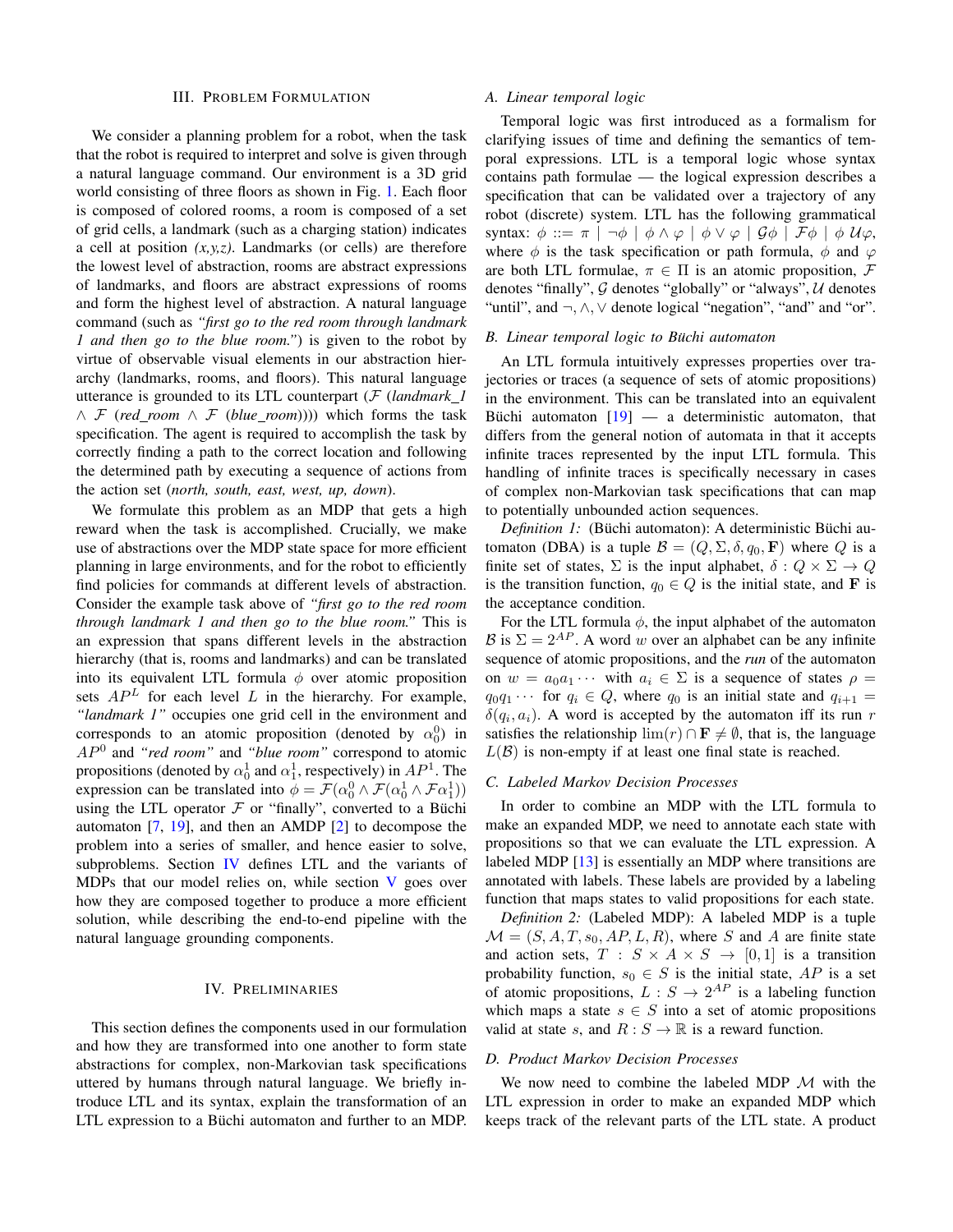automaton is one that derives from the product of the finite transition system of  $M$  and the automaton  $B$  that represents the LTL specification. Labeled MDPs have previously been used for planning over an MDP to satisfy an LTL formula [15, 16], where the states of  $M$  and  $B$  encode the desired LTL specification. We can therefore design a state based reward function that relies on acceptance conditions of  $\beta$ .

Definition 3: (Product MDP): Given a deterministic Büchi automaton  $\mathcal{B} = (Q, \Sigma, \delta, q_0, \mathbf{F})$  and a labeled finite MDP  $\mathcal{M} = (S, A, T, s_0, AP, L, R)$ , with  $s \in S$  and  $q \in Q$ , the product MDP (P-MDP) for the state  $(s, q)$  is given by  $\mathcal{M}_p = (S_p, A, T_p, s_{0p}, Q, L_p)$  where:

(a)  $S_p = S \times Q$  is a product state,

(b) 
$$
T_p((s,q), a, (s', q')) = \begin{cases} T(s, a, s'), & \text{if } q' = \delta(q, L(s')) \\ 0, & \text{otherwise,} \end{cases}
$$
  
\n(c)  $s_{0p} = (s_0, q)$  such that  $q = \delta(q_0, L(s_0)),$   
\n(d)  $L_p((s, q)) = q$ ,

## E. Abstract Markov Decision Processes

An Abstract Markov Decision Process [2] (AMDP) hierarchy decomposes large planning problems into a series of subproblems with local reward and transition functions using state and action abstraction.

*Definition 4:* (Abstract MDP): An AMDP is a 6-tuple  $\mathcal{M} =$  $(S, \tilde{A}, \tilde{T}, \tilde{R}, \tilde{E}, F)$ . These are the usual MDP components, with the addition of  $F : S \to \tilde{S}$ , a state projection function to map states from the original environment MDP into the AMDP abstract state space  $\tilde{S}$ . Actions in the action set  $\tilde{A}$ of the AMDP are either primitive actions, or are associated with subgoals to solve in the environment MDP. The transition function  $\tilde{T}$  captures the dynamics of the effects of changes in the AMDP state space once subgoals are completed.  $\tilde{R}$  is the reward function.  $\tilde{E} \subset \tilde{S}$  is the set of terminal states.

#### V. TECHNICAL APPROACH

At a high level, we use a neural sequence-to-sequence model to convert an English command to the corresponding LTL expression, which is then translated to a Büchi automaton and then levels of the component AMDP to enable the robot to infer a policy based on the expression. We run a simulation that shows the produced action sequence, executable by a drone in a 3D environment.

# A. Abstract Labeled Markov Decision Processes

We propose Abstract Labeled MDPs (AL-MDPs) that decomposes an MDP  $M$  into multiple abstract labeled MDPs which are based on abstract states, actions, and transitions in multiple layers. The labeled MDPs in the lowest level, the *i*th level, and the highest level are denoted by  $\mathcal{M}^0$ ,  $\mathcal{M}^i$ , and  $\mathcal{M}^L$ , respectively. The abstract labeled MDP  $\mathcal{M}^i$  is defined below:

*Definition 5:* (Abstract Labeled MDP):  $\mathcal{M}^i$  $\equiv$  $(\hat{S}^i, \hat{A}^i, \hat{T}^i, \hat{s}_0^i, AP, \mathcal{L}^i, R^i)$ , where  $\hat{S}^i$ ,  $\hat{A}^i$ ,  $\hat{T}^i$  and  $R^i$ are a set of states, a set of actions, a transition function, and a reward function, respectively. States in  $\mathcal{M}^i$  correspond to a combination of atomic propositions in  $AP$  by the labeling functions  $\mathcal{L}^i$  :  $\hat{S}^i \rightarrow 2^{AP}$ . The set of atomic propositions AP is a union of L disjoint sets  $AP<sup>i</sup>$ s, where  $AP^i = {\alpha_0^i, \cdots, \alpha_n^i}$  (that is,  $AP = \bigcup_{i=1}^L AP^i$ ). The proposition  $\alpha \in AP$  belongs to  $AP<sup>i</sup>$ , where i is the largest value which satisfies that there exists a state  $s \in \hat{S}^i$  which can determine the truth value of  $\alpha$ .

#### **B.** Abstract Product Markov Decision Processes

We propose Abstract Product MDPs (AP-MDPs) which combine AL-MDPs and DBAs to solve ordinary product MDPs efficiently. We furthermore show how our approach handles a combination of atomic propositions in multiple levels. For example, if some of the atomic propositions are defined at level 0, we cannot guarantee that a plan derived at level 1 or level 2 will satisfy level 0 constraints. This would require working at the lowest level of atomic propositions, thus losing the computational benefit of abstraction and a reduced state space. In all previous hierarchical approaches in this area, when atomic propositions of different levels exist together, the product MDP must be solved at the lowest level (level  $\theta$  in this case) to guarantee the satisfaction of the transition constraint that directly affects it. This therefore does not afford the computational benefit of planning at higher levels using AL-MDPs. Our approach, however, employs different depths of AL-MDPs by decomposing the product MDP into subproblems to benefit from the hierarchical structure when the LTL task includes atomic propositions at the lowest level.

AP-MDPs combine the automaton  $\beta$  of the LTL task specification with AL-MDPs. This involves taking an LTL formula in the form of an automaton, converting it to a labeled MDP and decomposing this MDP into several subproblems, each of which are individually solved at the required level of abstraction. We use a running example, as shown in section V-C to highlight the process of how decomposed subproblems are solved for the task specification in question. Section V-D then explains how any problem can be decomposed into component subproblems and section V-E presents the pseudocode for the algorithm for this process. The language grounding component of the system is discussed in V-F and finally, V-G describes the functioning of the end-to-end system.

# C. Example Problem

Consider the example in Fig. 3. This figure shows the DBA for the LTL task specification  $\phi = \mathcal{F}(\alpha_0^0 \wedge \mathcal{F}(\alpha_0^1 \wedge \mathcal{F}\alpha_1^1))$ and we can see that the atomic proposition  $\alpha_0^0$  is in level 0 of the abstraction hierarchy, while  $\alpha_0^1$  and  $\alpha_1^1$  are in level 1. To deal with these different levels in the abstraction hierarchy, we decompose the entire problem into different subproblems. The first subproblem  $\mathcal{M}_0$  is defined by a tuple  $\hat{\mathcal{M}}_0 = (\hat{S}^0, \hat{A}^0, \hat{T}^0, \hat{s}_0^0, AP, \mathcal{L}^0, R^0)$  and here the agent wants to go to  $q_1$  while not visiting other states in the DBA. The condition to reach the desired state,  $f(q_0, q_1, s, s') = true$  is its *goal condition* and the condition to stay in the current state,  $f(q_0, q_0, s, s') = true$  is its stay condition, where s and s' are the current state and the next state, respectively. The function f returns true or false depending on whether the logical expression on the edge is satisfied by the state. The reward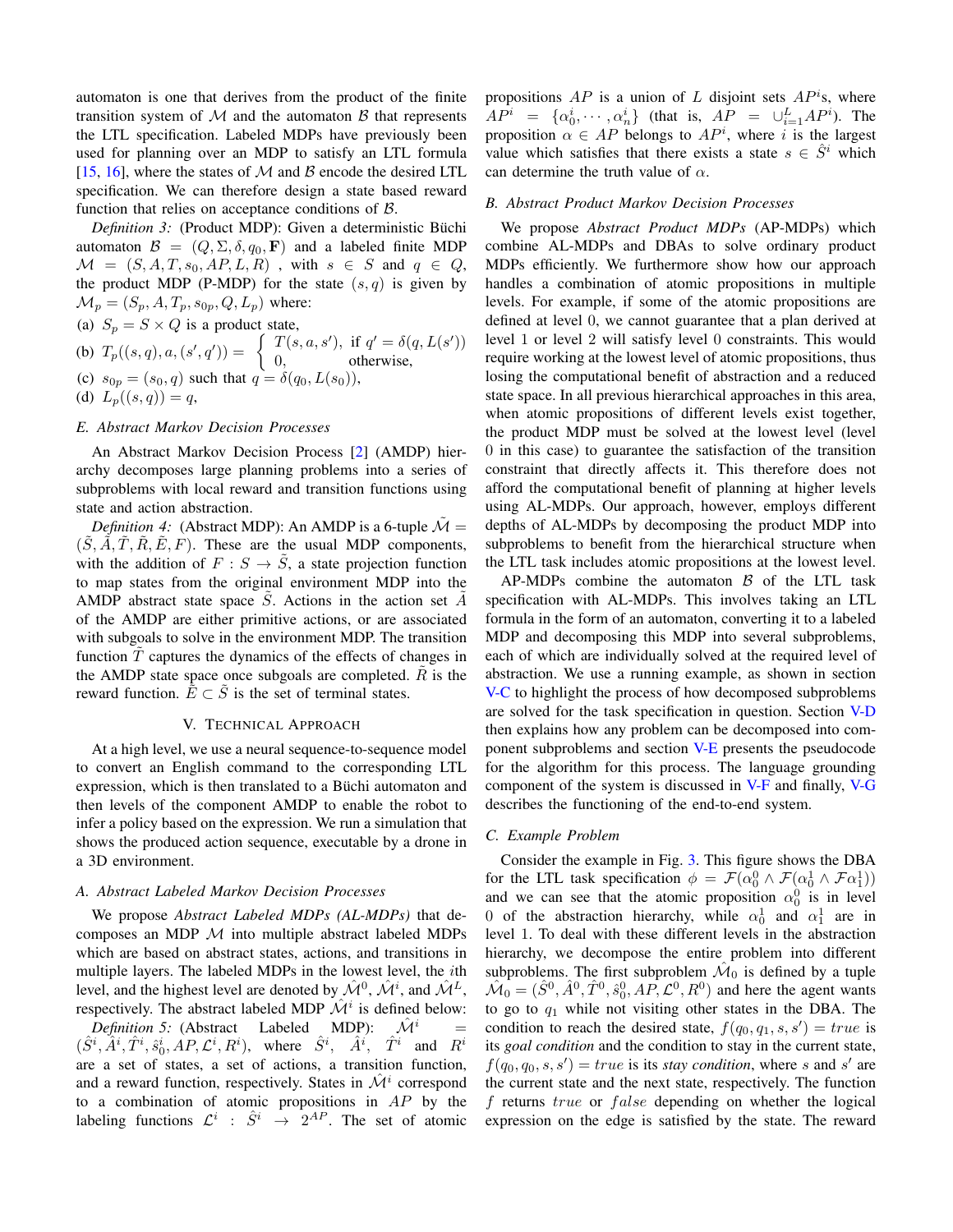

Deterministic Büchi automaton. Atomic propositions in yellow Fig.  $3$ . circles correspond to those in level 0 and atomic propositions in green circles correspond to those in level 1. The transitions of the automaton refer to constraints over the propositions that are satisfied on taking that path.

function ensures that the agent gets a large positive reward if the goal condition is satisfied and gets a large negative reward if the stay condition is violated and the goal condition is not satisfied. In all other cases, it gets a small negative reward as the time taken increases. Since this subproblem contains atomic propositions at level 0, we can solve it at level 0, that is, the lowest level of atomic propositions.

We now consider the latter part of the decomposition, that is, the second subproblem  $\mathcal{M}_1$ . This has atomic propositions related to level 1, therefore  $\mathcal{M}_1$  can be formulated at a higher level of abstraction, that is, level 1 ( $\mathcal{M}_1$  =  $(\hat{S}^1, \hat{A}^1, \hat{T}^1, \hat{s}_0^1, AP, \mathcal{L}^1, R^1)$ ), allowing for more efficient planning over a smaller state space. In this way, all subproblems  $\mathcal{M}_i$  can be solved at the desired level to allow for full use of the benefits of abstraction where possible.

# D. Subproblem Decomposition

In general, there are  $n_{\rho}$  paths in a Büchi automaton from the initial state to the accepting state. AP-MDPs decompose the problem into  $n_{\rho}$  subproblems each denoted by  $\mathcal{P}_{\rho_i}$ , which accomplish the LTL task while following the path  $\rho_i$ .

Each problem  $\mathcal{P}_{\rho_i}$  can be decomposed into  $n_i$  subproblems, each formulated by an AL-MDP. Each  $\mathcal{P}_{\rho_i}^j$ s aims to change the DBA state of the agent from  $\hat{q}_j^i$  to  $\hat{q}_{j+1}^i$  and the *goal condition* and the stay condition of  $\mathcal{P}_{\rho_i}^j$  are  $f(\hat{q}_j^i, \hat{q}_{j+1}^i, s, s') = true$  and  $f(\hat{q}_i^i, \hat{q}_i^i, s, s') = true$ , respectively. The reward function for the AL-MDP is defined by:

$$
R_j = \begin{cases} \gamma_{goal}, & \text{if } f(\hat{q}_j^i, \hat{q}_j^i_{j+1}, s, s') = true, \\ \gamma_{stay}, & \text{else if } f(\hat{q}_j^i, \hat{q}_j^i, s, s') = false, \\ \gamma, & \text{otherwise,} \end{cases} \tag{1}
$$

where  $\gamma_{goal} \gg 1$ ,  $\gamma_{stay} \ll 0$ , and  $\gamma$  is a small negative value.

In this way, AP-MDPs can consist of  $(\sum_{i=1}^{n_{\rho}} n_i)$  AL-MDPs. When we denote the plan for  $\mathcal{P}_{\rho_i}$  as  $(s_{seq}, a_{seq})^{\rho_i}$ , the plan for the LTL task is the shortest sequence  $(s_{seq}, a_{seq})^*$ , where  $s_{seq}$  is the state sequence and  $a_{seq}$  the is action sequence.

#### E. Algorithm

The entire algorithm is presented as pseudocode in Algorithm 1. The input task is specified as an LTL expression composed of atomic propositions in the environment and the logical operators defined previously. We translate the LTL

# Algorithm 1 Solve AP-MDPs

- 1: LTL task  $\phi$  and  $s_0$  are given
- 2: Initialize the optimal plan,  $(s_{seq}, a_{seq})^*$ .
- Initialize the length of the optimal plan,  $l^*$ .  $3:$
- $A \leftarrow LTL2DBA(\phi)$  $4:$
- $A$ .RemoveContradiction()  $5:$
- $Paths = A.FindPaths()$ 6:
- $7:$ for  $\rho_i \in Paths$  do
- 8: Initialize  $s_0$
- $9:$ Initialize the plan  $(s_{seq}, a_{seq})^{\rho_i}$
- **for** *j* in {0,  $\cdots$ ,  $n_i 1$ } **do**  $10:$
- goal condition  $\leftarrow f(\hat{q}_i^i, \hat{q}_{i+1}^i, s, s') = true$  $11:$
- stay condition $\leftarrow f(\hat{q}_j^i, \hat{q}_j^i, s, s') = true$  $12:$
- $\ell_j \leftarrow$  the lowest level of atomic propositions in goal  $13:$ and stay conditions.
- $\mathcal{M}_j \leftarrow (\hat{S}^{\ell_j}, \ \hat{A}^{\ell_j}, \ \hat{T}^{\ell_j}, \ \hat{s}_0^{\ell_j}, \ AP, \ \mathcal{L}^{\ell_j}, \ R^{\ell_j}).$  $14:$
- $\pi \leftarrow \hat{\mathcal{M}}_i.Solve()$  $15:$
- 16:
- $ss, aa \leftarrow \hat{\mathcal{M}}_j. Plan(\pi, s_0)$ <br>  $(s_{seq}, a_{seq})^{\rho_i} \leftarrow (s_{seq}, a_{seq})^{\rho_i} \cup (ss, aa)$  $17:$
- $s_0 \leftarrow s_{seq}(end)$  $18:$
- end for 19:
- if  $length(s_{seq}) < l^*$  then  $20:$
- $(s_{seq}, a_{seq})^* \leftarrow (s_{seq}, a_{seq})^{\rho_i}$  $21:$

```
22:end if
23: end for
```
formula into a DBA using an existing package called Spot2 (line 4)  $[25]$ . Note that the DBA may contain infeasible edges because the translator does not consider the real environment (for example, if the red\_room does not exist on the first\_floor in a particular gridworld, red\_room A floor\_1 cannot be true). We handle this by eliminating edges which have contradictions consisting of a logical incompatibility between two or more propositions (line  $5$ ), based on specifications of the environment in question. We check the contradiction by looking at the truth table of the formula. We then find all possible paths from the initial state to the accepting state in line 6. The AL-MDPs *goal* and *stay* conditions are defined through lines  $11$  to  $14$ , and we then obtain the optimal policy and plan of AL-MDPs with a solver of the AMDP (lines 15-16). We then select the best plan which has the minimum number of actions (lines 20-22).

# F. Grounding language to LTL formulae

We train a neural sequence-to-sequence model to translate natural language commands to LTL expressions. We discuss our language corpus and the model architecture below.

1) Corpus: We use Amazon Mechanical Turk (AMT) to collect non-Markovian natural language commands that also refer to elements in the environment at different levels of abstraction<sup>1</sup>. AMT workers were shown images representing correct and incorrect ways for the robot to complete a task, and asked to give commands that accurately capture the

<sup>&</sup>lt;sup>1</sup>The corpus can be found at https://github.com/h2r/ltl-amdp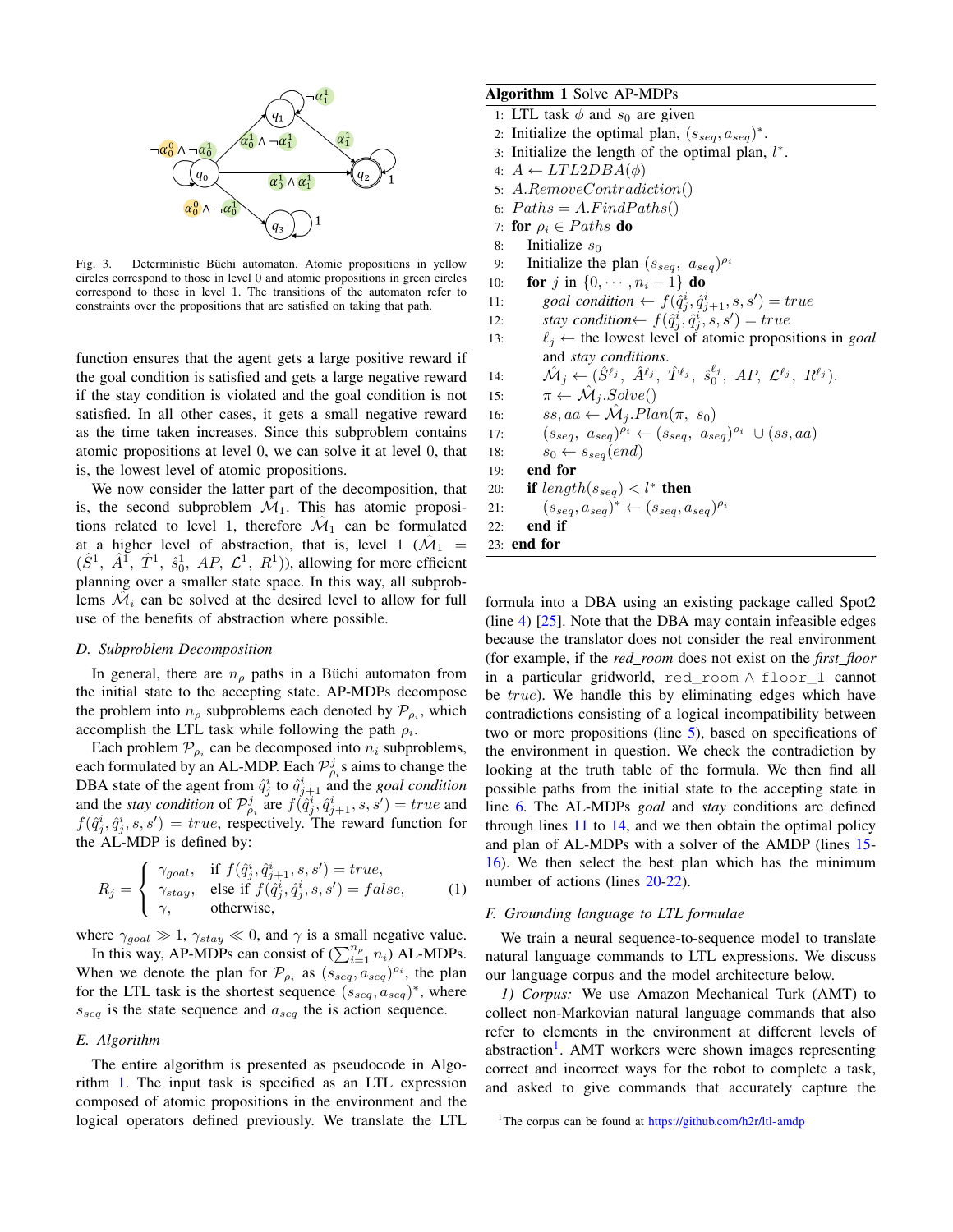

Fig. 4. Examples, left and right, tested in simulation. In each example, a natural language instruction is converted to an LTL expression, then to a corresponding AP-MDP to find a policy. An agent then executes the policy in the specified environment to reach the correct goal state through the desired path.

robot's correct behavior. 810 natural language commands were collected from 120 AMT workers for 27 LTL formulae. We augment these 810 commands to obtain 6185 commands for 343 LTL expressions. Augmentation is done by mapping one training sample (for example, "go to the red room" accompanied by  $\mathcal{F}(red\_room)$  to similar commands and corresponding LTL expressions for every other possible goal locations. We held aside  $20\%$  of the data as the test set to evaluate model performance and trained on all remaining data and perform 5 fold cross-validation in this manner.

2) Sequence-to-sequence model: As in Gopalan et al. [17], we use a neural sequence-to-sequence model composed of a recurrent neural network (RNN) encoder and decoder to translate each natural language instruction to an LTL formula. It is implemented in PyTorch  $[26]$  and trained for 10 epochs over our corpus, with a learning rate of 0.001 using the Adam optimizer  $[27]$ . We used a dropout of 0.8 as a regularizer  $[28]$ .

## G. Planning for an LTL task

Once a natural language command is translated into an LTL formula, it is then converted into a Büchi automaton with multiple paths from the initial state to the accepting state. Each path is represented and solved with an AL-MDP.

## VI. EXPERIMENTS

In this section, we show that our method efficiently generates plans for complex LTL tasks. We evaluate efficiency with the number of backups and the computation time over 100 tasks. We successfully applied the proposed method on a drone.

#### A. Environment Setup

For simulations, we consider two 3D grid worlds ( $\mathcal{E}_1$  and  $\mathcal{E}_2$ ) of size  $6 \times 4 \times 3$  and  $30 \times 20 \times 6$ , respectively. The smaller world  $\mathcal{E}_1$  has three floors, each comprised of six rooms, each the size of  $2 \times 2$  grid cells. The larger world  $\mathcal{E}_2$  has six floors, each comprised of six rooms of size  $10 \times 10$ . The visually observable elements (grid cells, rooms and floors) form the atomic propositions of the LTL task specifications.

Importantly, these elements span different levels of abstraction: landmarks (grid cells) are at level 0, rooms are at level 1, and floors are at level 2. While our simulation environments consist of at least three floors, our robot demonstration is performed in a gridworld with only two floors for compatibility with the maximum height our PiDrone can reach.

## **B.** Examples in simulation

We consider the tasks below to demonstrate example simulations of our proposed method. We show the language command with the corresponding LTL task specification, the automaton of the LTL expression, and the path found by our proposed approach for each example. This highlights how our method solves a given task while satisfying the constraints of the task. The tasks in question exhibit the complex constraints with non-Markovian nature and varying levels of abstraction as outlined above. They contain propositions at different levels in the abstraction hierarchy, and contain temporal order constraints by specifying certain subtasks that should be performed before others. The two tasks are:

- 1)  $\phi_1 = \mathcal{F}((\text{floor 2} \vee \text{red room}) \wedge \mathcal{F}(\text{floor 1}))$ ("First either go to the second floor or the red room, and then go to the first floor")
- 2)  $\phi_2 = \mathcal{F}(\text{floor}\_2 \land \mathcal{F}(\text{green\_room}))$ 
	- ("Go to the green room after entering the second floor")

The execution of both tasks is shown in Fig. 4. The process to solve task  $\phi_1$  for the given LTL task specification is outlined in the left side of the figure. Upon decomposing this task specification as in our proposed method, there are two paths of automaton states. Consider the path  $\rho_0 = q_0 q_2$  corresponding to the AL-MDP  $\mathcal{M}_0$ . This has a goal condition of  $((red\_room \land floor\_1) \lor (floor\_2 \land floor\_1))$  and a stay condition of (¬floor\_2 ^ ¬red\_room). For the path  $\rho_1 = q_0 q_1 q_2$ , there are two AL-MDPs  $\mathcal{M}_0$  and  $\mathcal{M}_1$ , where  $\mathcal{M}_0$  has a goal condition of ((red\_room  $\wedge \neg \text{floor\_1}$ )  $\vee$  $(floor_2 \wedge \neg floor_1))$  and a stay condition of  $(\neg \text{floor}\_2 \land \neg \text{red}\_\text{room})$ , and  $\mathcal{M}_1$  has a goal condition of  $(floor_1)$  and a stay condition of  $(\neg floor_1)$ . Since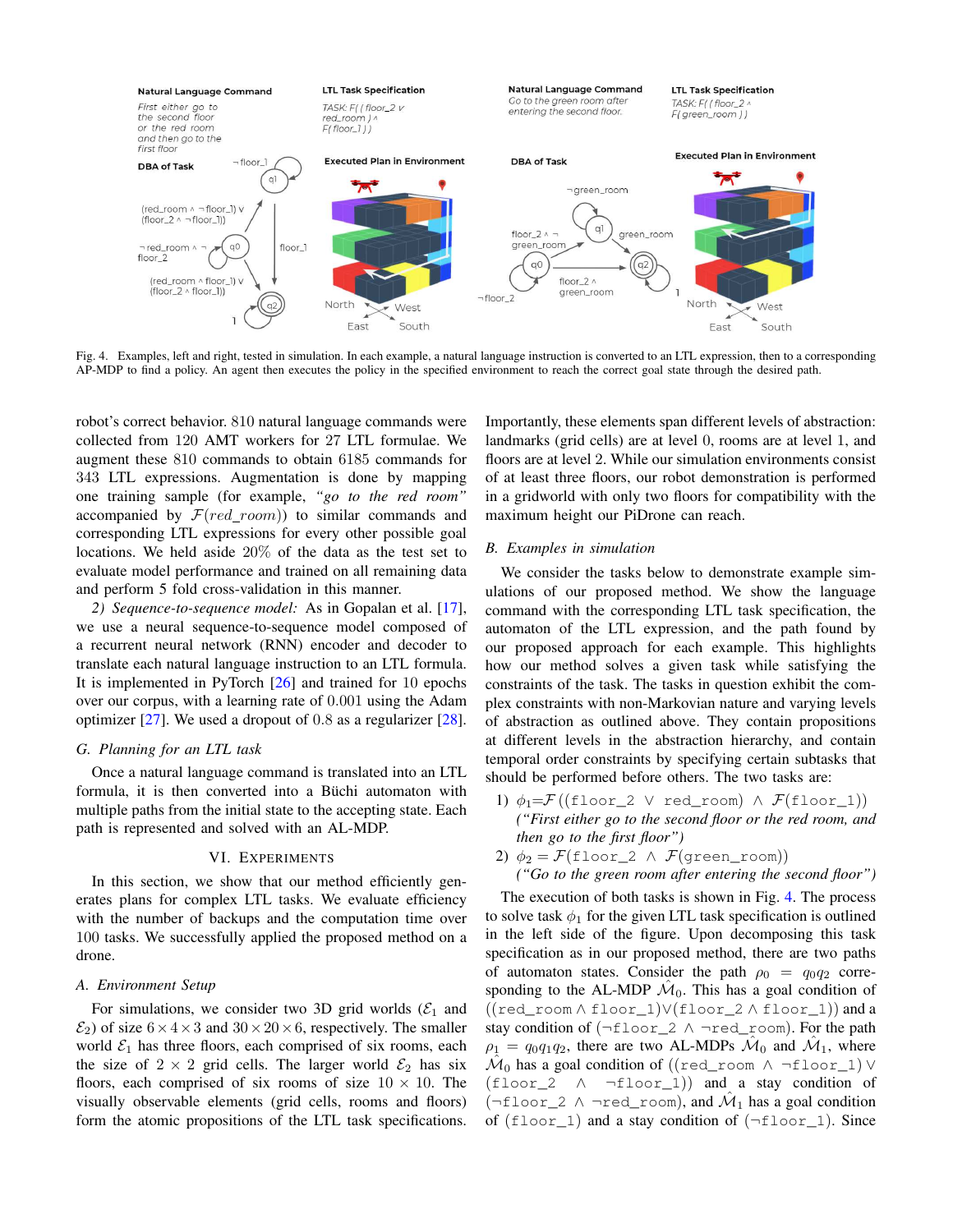

Fig. 5. Cumulative histograms of computing time and the number of backups of AP-MDP and P-MDP in the environment (a)  $\mathcal{E}_1$  and (b)  $\mathcal{E}_2$ . We execute AP-MDP and P-MDP with 100 random LTL tasks in two environments,  $\mathcal{E}_1$ and  $\mathcal{E}_2$ . The y-axis shows the cumulative number of cases evaluated.

we can satisfy  $\phi_1$  with only two actions with  $\rho_0$ , the final solution is a plan for  $\rho_0$ .

For task  $\phi_2$ , there exists an infeasible path among paths in the automaton. The first AL-MDP in  $\rho_0 = q_0 q_2$  has goal and stay conditions of (floor\_2 A green\_room) and  $(\neg \text{floor}\_2)$ , respectively. This problem does not have a solution because the green room is on the second floor, and thus our algorithm does not return a plan. There is, however, a solution for the path  $\rho_1 = q_0 q_1 q_2$ . The first AL-MDP has a goal condition of (floor\_2  $\land$  ¬green\_room) and a stay condition of  $(\neg \text{floor}\_2)$ . The second AL-MDP has a goal condition of (green\_room) with a stay condition of (¬green\_room). The planned path is shown in Fig. 4.

# C. Efficiency

In this section, we evaluate the efficiency of the proposed algorithm by measuring the computing time and the number of backups of the algorithm. The measured computing time includes pre-processing time like translating the LTL expression to a DBA and searching for a path in the DBA, along with the final planning time. The hierarchical structure allows for more efficient planning when unnecessary backup across multiple levels of the hierarchy is limited. We also evaluate the ability of different models to plan without this unnecessary computation. For each problem, the number of backups depends on the number and size of subproblems.

Since planning for an LTL task can be formulated as the product of an automaton  $\beta$  and MDP  $\mathcal M$  as described in section IV-D, our baseline algorithm (called P-MDP) is one that solves the product MDP at level 0 using value iteration. We ran 100 random tasks in the aforementioned environments ( $\mathcal{E}_1$  and  $\mathcal{E}_2$ ). The example tasks here are LTL specifications randomly sampled from the set  $\{\mathcal{F}a, \mathcal{F}(a \wedge \mathcal{F}b), \mathcal{F}(a \wedge \mathcal{F}(b \wedge \mathcal{F}c)), \mathcal{F}a \wedge \mathcal{F}b, \neg a \mathcal{U}b\},$ where  $a, b,$  and  $c$  are atomic propositions that can be visually observed in our environment (such as landmark\_1, green room, first floor). We ensure that atomic propositions are sampled from all possible landmarks, rooms, and floors to get a full variety of commands, and ensure that environment constraints are satisfied. For example, if level 1 is sampled, we sample the index of rooms among



Fig. 6. Cumulative histograms of (a) computing time ratio (lower is better) and (b) the number of backups ratio (lower is better) of AP-MDP to P-MDP.

all possible rooms in that level. The lowest level of sampled atomic propositions is denoted by 0.

We display the results as histograms plotted in Fig. 5 and Fig. 6. In Fig. 5, the y-axis denotes the cumulative number of cases evaluated, while the  $x$ -axis denotes the computing time and the number of backups. We plot results for both environments  $\mathcal{E}_1$  (on the left) and  $\mathcal{E}_2$  (on the right). The red line shows computing time taken, while the blue line shows the number of backups, and the dotted line refers to the P-MDP (our baseline) while the bold line refers to the AP-MDP (our proposed model). For the corresponding number of cases on the  $y$ -axis, we can see the time taken or the number of backups, as plotted by the four lines. In both environments  $\mathcal{E}_1$ and  $\mathcal{E}_2$ , the AP-MDP finds solutions with a shorter computing time and a smaller number of backups in the majority of cases. The size of environment  $\mathcal{E}_2$  is much larger than  $\mathcal{E}_1$ , and it therefore takes longer computing time and more backups. It should be noted that AP-MDP perform significantly better than P-MDP given the benefits of abstraction in large states spaces.

In Fig.  $6$ , to compare the efficiency of the two algorithms we plot the ratio (that is, AP-MDP to P-MDP) for the same metrics. For both computing time and number of backups, a ratio less than 1.0 indicates that AP-MDP is more efficient than P-MDP. The y-axis shows the cumulative number of cases, while the  $x$ -axis shows the ratio of the computing time taken. For a corresponding ratio on the x-axis ( $r = 0.2$ , for example) we can see the number of cases that had a ratio  $\langle r \rangle$ . Therefore, a line that solves a larger number of cases (out of 100) at a smaller ratio is a better solution. The four lines refer to different environments when solved at different levels. For example,  $(\mathcal{E}_1, l = 1)$  refers to the smaller environment at level 1. In  $\mathcal{E}_1$ , AP-MDP is better in 72 among the 100 cases with respect to the computing time and for 71 cases with respect to the number of backups. In  $\mathcal{E}_2$ , AP-MDP is better in 86 among 100 cases with respect to the computing time and for 89 cases with respect to the number of backups. The AP-MDP decomposes the problem and therefore has to solve more MDPs than the P-MDP. This means that in certain cases, especially in the smaller environment where abstraction is unnecessary, this approach is not faster. However, in the larger environment, employing abstraction increases the efficiency by reducing the size of each problem. To clearly show the effect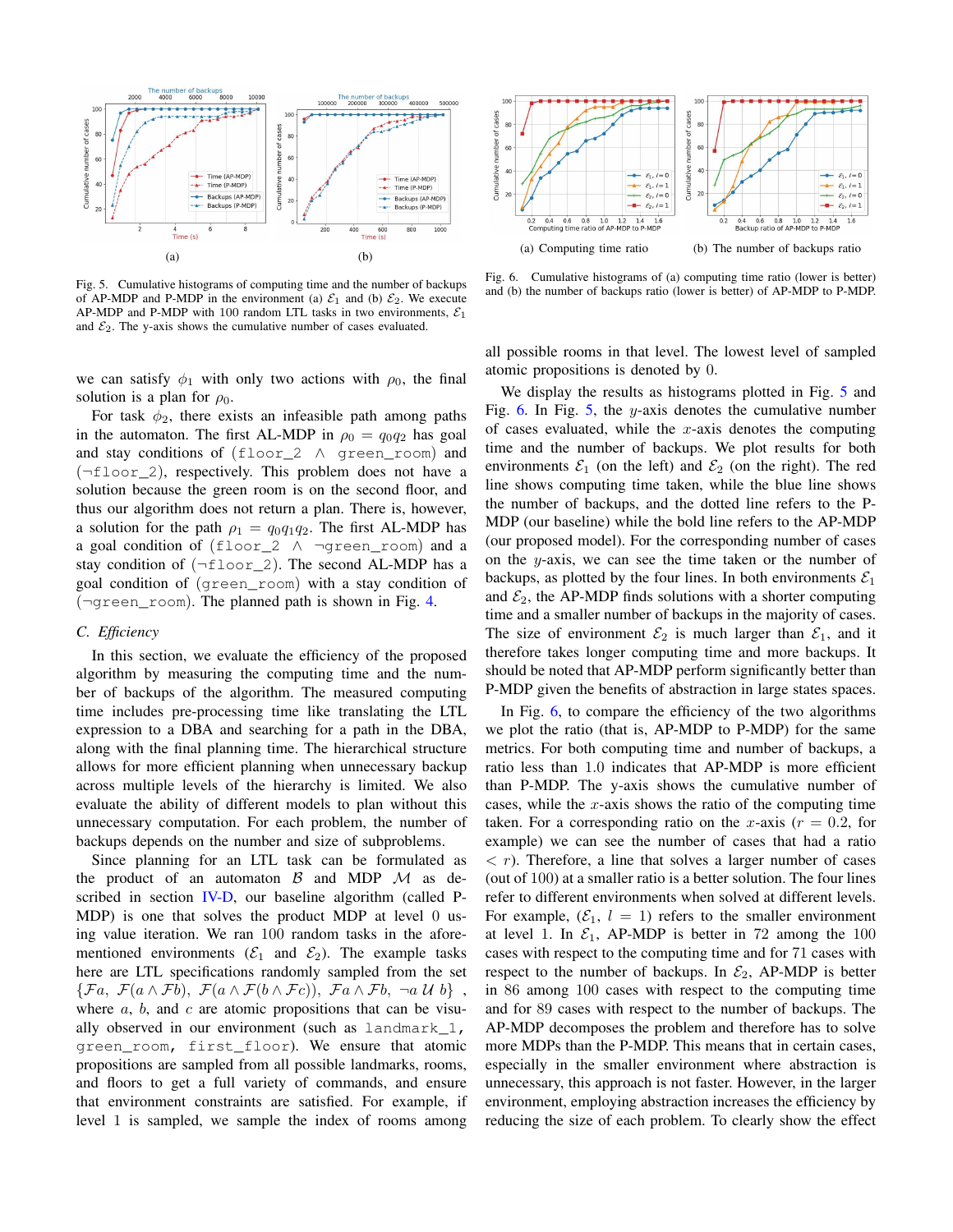

Fig. 7. Figures of the two-floor environment for our drone demonstrations as viewed through the HoloLens, taken from our video.

of abstraction, we run simulations with atomic propositions in higher levels  $(AP^1$  and  $AP^2$ ), to assess how much abstraction helps when dealing with high-level commands. In  $\mathcal{E}_1$ , the computing time ratio is less than 1.0 in 95 cases and the number of backups ratio is less than 1.0 in 99 cases. In the larger environment  $\mathcal{E}_2$ , the computing time ratio and the number of backups ratio are less than 1.0 in all cases.

# D. Language grounding results

We observe that the accuracy of the model drops on the held-out LTL commands. This problem of zero-shot generalization (specifically, the ability to generalize to samples unseen during training) has been widely studied [17, 29, 30] for neural sequence-to-sequence models that cannot handle compositionality and the ability of models to learn meaning representations for given natural language sentences [31]. We also observe cases where changes in word order affect the translated LTL output of the model. Consider the command "avoid the blue room until you go to landmark 1",  $(\neg blue\text{ room } U \text{ landmark } I)$  for example. Variations in our collected data include sentences like "until you go to landmark 1, always avoid the blue room" that change the ordering of referent words (blue\_room and landmark\_1) which are occasionally confused, and mapped to incorrect expressions such as  $(\neg \text{landmark}\_1 \mathcal{U})$  blue\_room). However, in the drone demonstrations, the sequence-to-sequence model correctly translate the given language commands (converted from speech) into LTL task specifications that are then solved using our proposed method.

#### E. Robot Experiments

In addition to the simulations described above, we also test our proposed method on a drone. The PiDrone [32] is a quadcopter drone that is equipped with one downward-facing infrared sensor with a maximum range of  $60cm$  to measure the drone's altitude, and one downward-facing camera for localization over a textured surface. The drone's flight space is a  $3m \times 3m$  surface. We divide the space into a grid-based environment, as shown in Fig. 7, consisting of 2 floors, each with 9 rooms, and each room is a square made up of 4 cells (each cell is  $50cm \times 50cm$ ). The action space for the drone in the grid-based environment is (north, south, east, west, up, *down*), where each action changes the drone's location by 1 cell. We visualize the environment through mixed reality using a Microsoft HoloLens [33]. Colored rooms and landmarks (boxes each with the size of 1 cell) to aid path planning and specify goal positions were set up in a Unity3D virtual environment running on the HoloLens.

In our demonstration, the drone is given a natural language instruction through speech. This is converted using Google's speech-to-text, and then translated by our trained sequence-tosequence model into an LTL formula to be solved by the AP-MDP framework in real time. The action sequence output by AP-MDP for the LTL expression is then used for the drone's navigation. The natural language commands were: "Navigate to the red room", "Avoid landmark two until you have been to the blue room", "Move to the orange room then the purple room", "Go to landmark three then go to the yellow room". Video recordings of the drone demonstrations can be found at https://youtu.be/zjtMEGUmkd8.

# VII. CONCLUSION

This paper introduces a novel approach to combine the handling of non-Markovian task specifications in large environments by grounding complex language to LTL expressions and then decomposing tasks within an abstraction hierarchy to plan efficiently at higher levels where possible. We show that planning with abstractions allows the robot to correctly reach the goal location more efficiently, in terms of computing time and backups required, in over  $95\%$  of tasks in a small environment and over  $99\%$  of tasks in a larger environment. We also show that this method of abstraction can handle LTL task specifications. Moreover, we present the largest existing dataset of natural language commands mapped to LTL expressions at different levels of abstraction. We demonstrate our approach with a PiDrone that navigates to the goal location along a correct path when given a human-uttered command.

While the language grounding model works fairly well to translate language to LTL formulae, it cannot fully handle expressions unseen during training and cannot always deal with simple changes in word-ordering and variations in the language. Future work in this direction can explore compositional models that can handle a wide range of expressions by learning to compose subparts together and then execute the required actions. Future work in the hierarchical setup can explore models that go beyond fixed hierarchies and state abstractions. If the AMDP transition hierarchies can be learned with modellearning methods on the fly, this will enable generalization to unseen environments and the ability to handle and properly execute a plan for a wider range of commands.

#### VIII. ACKNOWLEDGMENTS

The authors would like to thank Nakul Gopalan for his insightful comments and edits. This work is supported by the National Science Foundation under grant numbers IIS-1637614 and IIS-1652561, and the National Aeronautics and Space Administration under grant number NNX16AR61G.

## **REFERENCES**

[1] J. MacGlashan, M. Babes-Vroman, M. desJardins, M. L. Littman, S. Muresan, S. Squire, S. Tellex, D. Arumugam,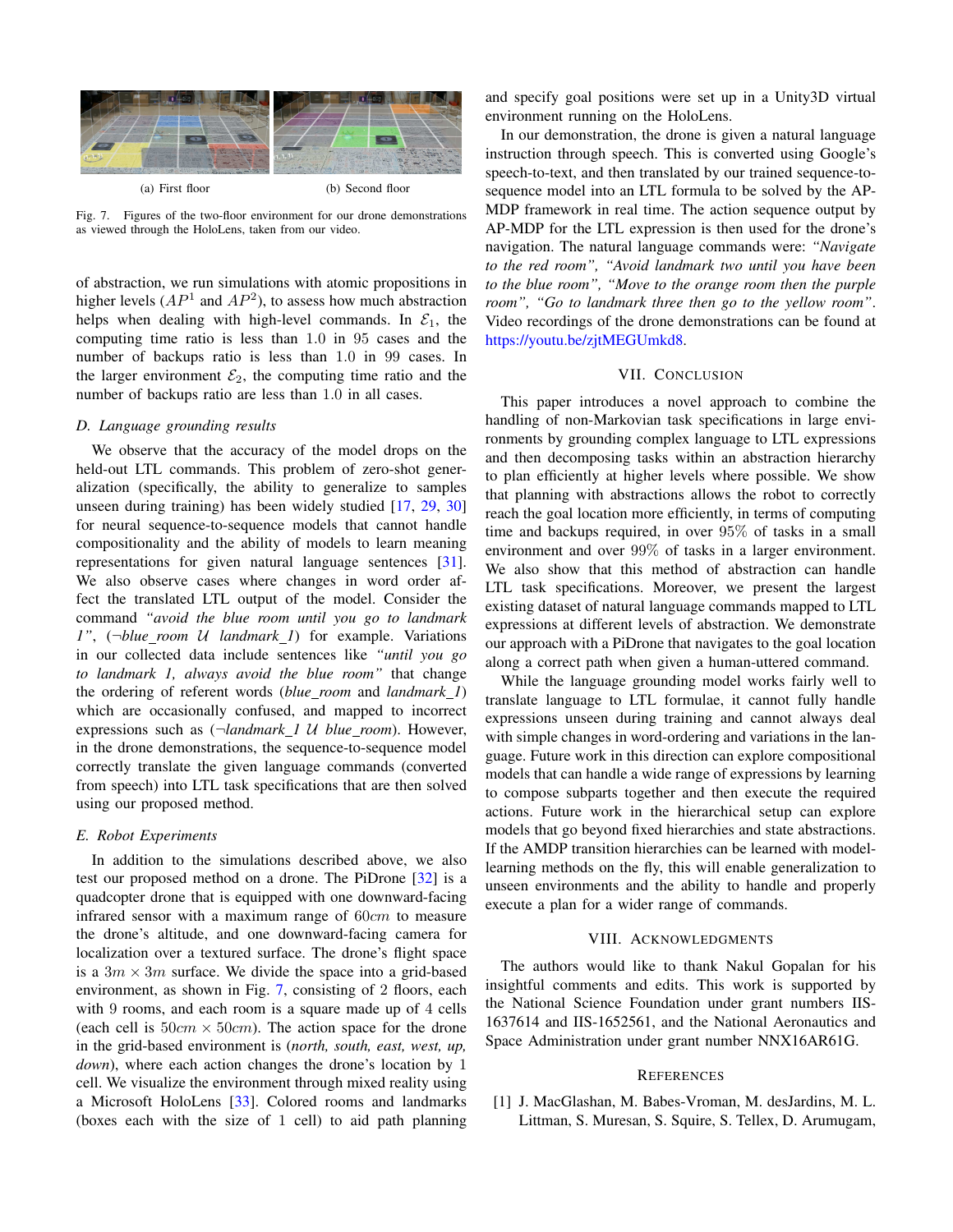and L. Yang, "Grounding english commands to reward functions." in Robotics: Science and Systems, 2015.

- [2] N. Gopalan, M. desJardins, M. L. Littman, J. Mac-Glashan, S. Squire, S. Tellex, J. Winder, and L. L. Wong, "Planning with abstract markov decision processes," in ICAPS, 2017.
- [3] G. Konidaris, "Constructing abstraction hierarchies using a skill-symbol loop," in Proc. of the International Joint Conference on Artificial Intelligence, 2016.
- [4] G. Konidaris, L. P. Kaelbling, and T. Lozano-Perez, "From skills to symbols: Learning symbolic representations for abstract high-level planning," Journal of Artificial Intelligence Research, vol. 61, pp. 215–289, 2018.
- [5] R. S. Sutton, D. Precup, and S. Singh, "Between MDPs and semi-MDPs: A framework for temporal abstraction in reinforcement learning," Artificial intelligence, vol. 112, no. 1-2, pp. 181-211, 1999.
- [6] D. Arumugam, S. Karamcheti, N. Gopalan, L. L. Wong, and S. Tellex, "Accurately and efficiently interpreting human-robot instructions of varying granularities," arXiv preprint arXiv:1704.06616, 2017.
- [7] C. Finucane, G. Jing, and H. Kress-Gazit, "Ltlmop: Experimenting with language, temporal logic and robot control," in 2010 IEEE/RSJ International Conference on Intelligent Robots and Systems, 2010.
- [8] H. Kress-Gazit, G. E. Fainekos, and G. J. Pappas, "Translating structured english to robot controllers," Advanced Robotics, vol. 22, no. 12, pp. 1343-1359, 2008.
- [9] C. Lignos, V. Raman, C. Finucane, M. Marcus, and H. Kress-Gazit, "Provably correct reactive control from natural language," Autonomous Robots, vol. 38, no. 1, pp. 89-105, 2015.
- [10] A. Boteanu, T. Howard, J. Arkin, and H. Kress-Gazit, "A model for verifiable grounding and execution of complex natural language instructions," in 2016 IEEE/RSJ International Conference on Intelligent Robots and Systems  $(IROS)$ , 2016.
- [11] X. C. Ding, S. L. Smith, C. Belta, and D. Rus, "MDP optimal control under temporal logic constraints," in Decision and Control and European Control Conference (CDC-ECC), IEEE Conference on, 2011.
- [12] X. Ding, S. L. Smith, C. Belta, and D. Rus, "Optimal control of markov decision processes with linear temporal logic constraints," IEEE Transactions on Automatic Control, vol. 59, no. 5, pp. 1244-1257, 2014.
- [13] J. Fu and U. Topcu, "Probably approximately correct MDP learning and control with temporal logic constraints," arXiv preprint arXiv:1404.7073, 2014.
- [14] D. Kasenberg and M. Scheutz, "Interpretable apprenticeship learning with temporal logic specifications," in IEEE Conference on Decision and Control, 2017.
- [15] E. M. Wolff, U. Topcu, and R. M. Murray, "Robust" control of uncertain markov decision processes with temporal logic specifications," in IEEE Conference on Decision and Control, 2012.
- [16] D. Sadigh, E. S. Kim, S. Coogan, S. S. Sastry, and S. A.

Seshia, "A learning based approach to control synthesis of markov decision processes for linear temporal logic specifications," in IEEE Conference on Decision and Control, 2014.

- [17] N. Gopalan, D. Arumugam, L. Wong, and S. Tellex, "Sequence-to-sequence language grounding of nonmarkovian task specifications," in Robotics: Science and Systems, 2018.
- X. Liu and J. Fu, "Compositional planning in markov de- $[18]$ cision processes: Temporal abstraction meets generalized logic composition," arXiv preprint arXiv:1810.02497, 2018.
- [19] J. R. Büchi, "On a decision method in restricted second order arithmetic," in The Collected Works of J. Richard Büchi. Springer, 1990, pp. 425–435.
- T. D. Kulkarni, K. Narasimhan, A. Saeedi, and J. Tenen- $[20]$ baum, "Hierarchical deep reinforcement learning: Integrating temporal abstraction and intrinsic motivation," in Advances in Neural Information Processing Systems 29, D. D. Lee, M. Sugiyama, U. V. Luxburg, I. Guyon, and R. Garnett, Eds.
- [21] G. E. Fainekos, A. Girard, H. Kress-Gazit, and G. J. Pappas, "Temporal logic motion planning for dynamic robots," Automatica, vol. 45, no. 2, pp. 343 – 352, 2009.
- [22] J. McMahon and E. Plaku, "Sampling-based tree search with discrete abstractions for motion planning with dynamics and temporal logic," in Proc. of the IEEE/RSJ International Conference on Intelligent Robots and Systems, 2014.
- [23] K. Cho, J. Suh, C. J. Tomlin, and S. Oh, "Cost-aware path" planning under co-safe temporal logic specifications," IEEE Robotics and Automation Letters, vol. 2, no. 4, pp. 2308-2315, 2017.
- [24] Y. Oh, K. Cho, Y. Choi, and S. Oh, "Robust multi-layered sampling-based path planning for temporal logic-based missions," in IEEE Conference on Decision and Control, 2017.
- [25] A. Duret-Lutz, A. Lewkowicz, A. Fauchille, T. Michaud, E. Renault, and L. Xu, "Spot  $2.0 - a$  framework for LTL and  $\omega$ -automata manipulation," in *Proc. of the* International Symposium on Automated Technology for Verification and Analysis (ATVA'16), ser. Lecture Notes in Computer Science. Springer, 2016.
- [26] A. Paszke, S. Gross, S. Chintala, G. Chanan, E. Yang, Z. DeVito, Z. Lin, A. Desmaison, L. Antiga, and A. Lerer, "Automatic differentiation in pytorch," 2017.
- [27] D. P. Kingma and J. Ba, "Adam: A method for stochastic optimization," arXiv preprint arXiv:1412.6980, 2014.
- [28] N. Srivastava, G. Hinton, A. Krizhevsky, I. Sutskever, and R. Salakhutdinov, "Dropout: a simple way to prevent neural networks from overfitting," The Journal of Machine Learning Research, vol. 15, no. 1, pp. 1929– 1958, 2014.
- [29] B. M. Lake and M. Baroni, "Still not systematic after all these years: On the compositional skills of sequence-to-sequence recurrent networks," arXiv